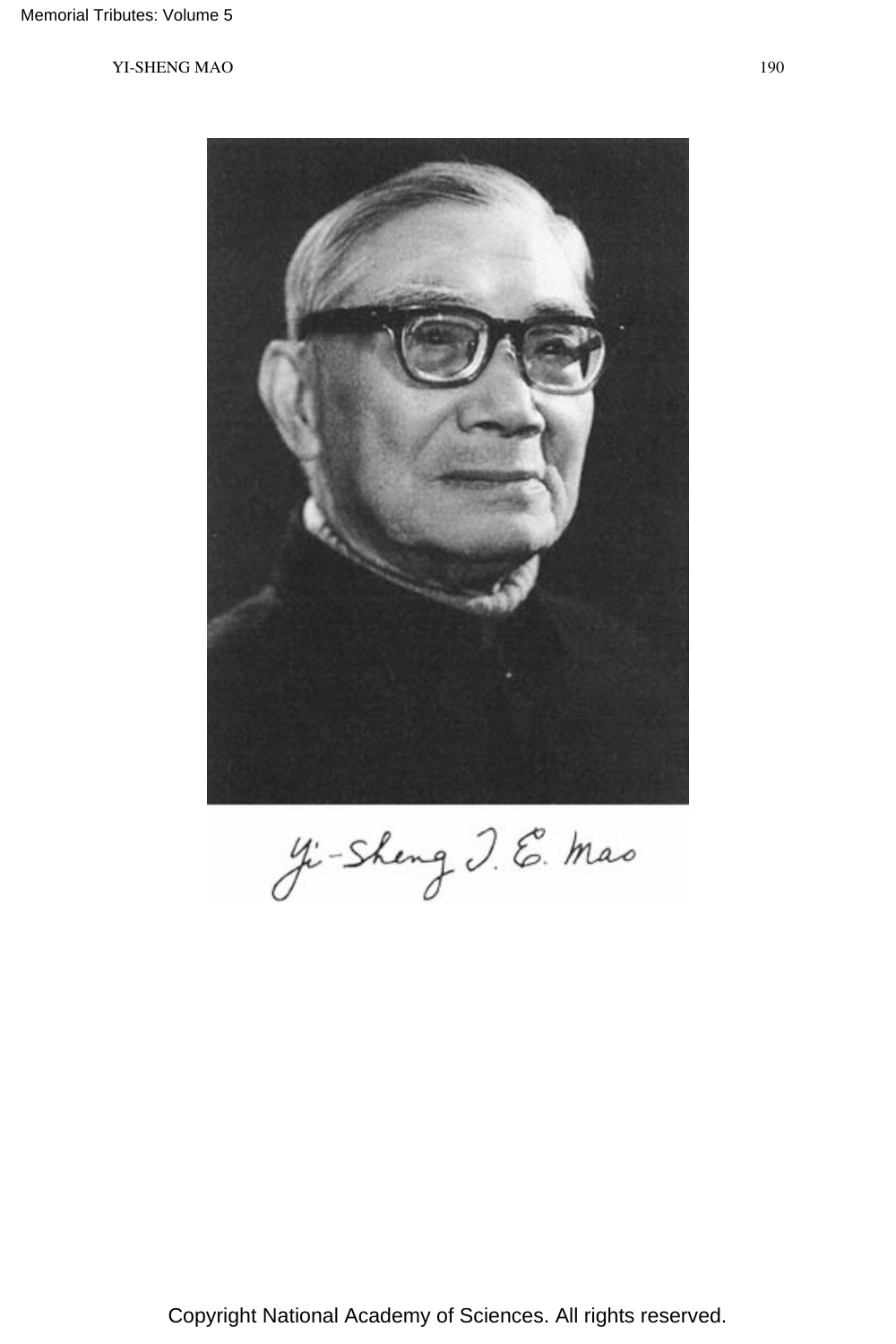# **Yi-Sheng Mao**

#### 1896–1989

### By Steven J. Fenves

Yi-Sheng Mao, outstanding engineering educator, designer of major bridges in China, and influential leader of Chinese engineering and scientific organizations, died on November 12, 1989, at the age of ninety-three.

Elected as a foreign associate of the National Academy of Engineering in 1982, Dr. Mao was recognized for his distinguished leadership in the development of China's transportation system, his significant accomplishments as a bridge designer, and his guiding role in engineering education.

Dr. Mao was born in Zhenjiang, Jiangsu Province, China. After graduation from the Tangshan Engineering Institute in 1916, he came to study in the United States. He received his M. C.E. in civil engineering from Cornell University in 1917 and Ph.D. in civil engineering from Carnegie Institute of Technology (now Carnegie Mellon University) in 1919. This was the first Ph.D. granted by that university. His dissertation on secondary stresses in trusses was a major contribution to bridge theory at that time. While in Pittsburgh, he also worked for the McClintick-Marshall Company as a designer.

Upon his return to China in 1920, Dr. Mao assumed a series of educational positions, which eventually included professorships at five major institutions and the presidencies of four of these universities. Among these universities are the two oldest and most prominent engineering schools of China: the National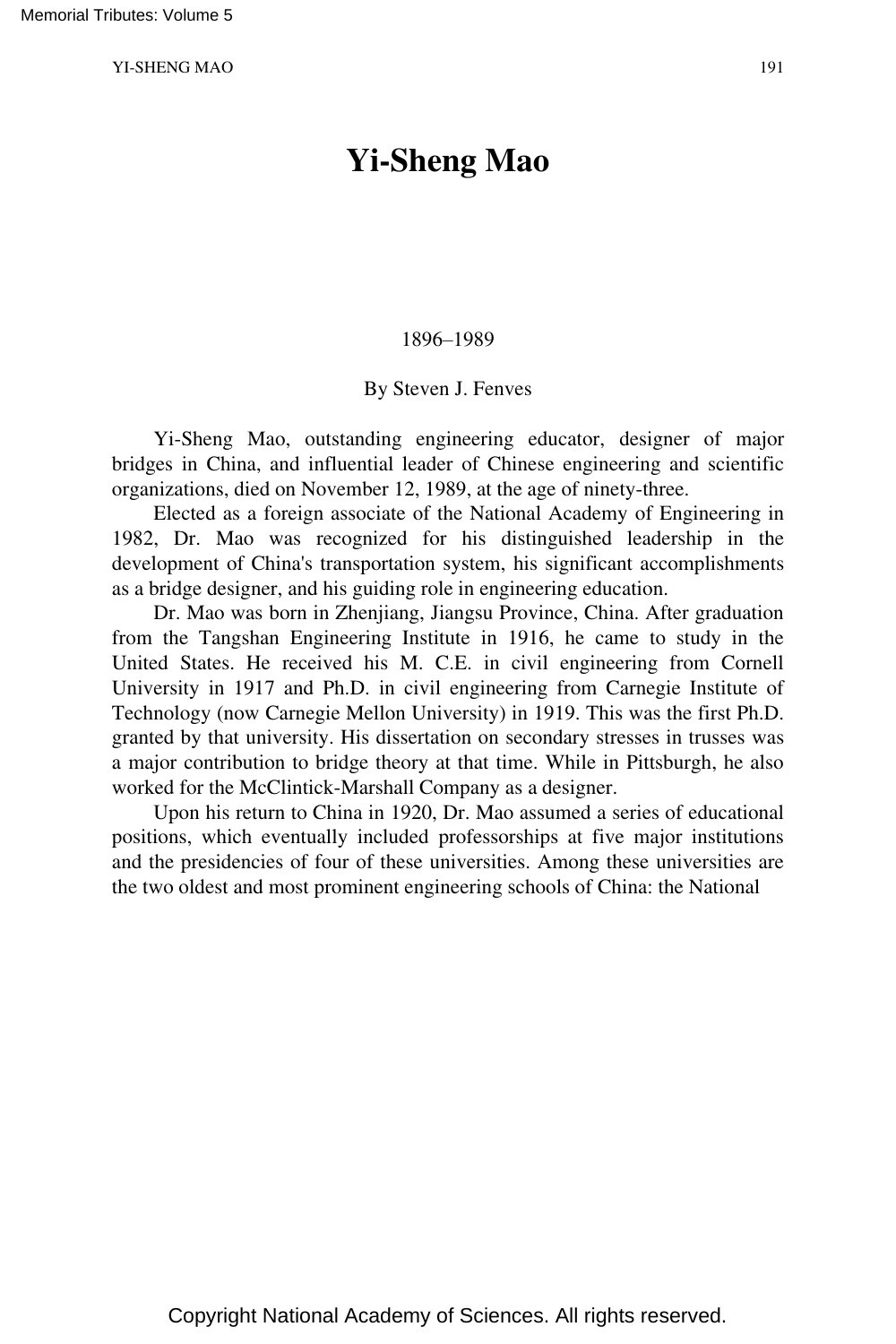Beiyang University (formerly Beiyang Engineering College) in Tianjin and the National Beifang Jiaotong University (formerly Tangshan Engineering Institute) in Tangshan. Dr. Mao was widely respected as a major innovator in Chinese engineering education, introducing both new subject matter and new pedagogical approaches.

Simultaneously with his educational activities, Dr. Mao held a series of other positions, including director of bridge engineering for Zhejiang Province, director of the bridge designing and engineering division of the Ministry of Communications, and general manager of the China Bridge Engineering Company. In these positions he became recognized as a pioneering and brilliant bridge engineer. He designed and supervised the construction of two of the most famous modern bridges in China. The Qiantang River Bridge near Hangchow was completed in 1937, after a construction period of two-and-a-half years. The bridge, with a main span of 1,072 meters, provides highway and railroad connections on separate levels. Its construction required many innovative solutions, particularly in the substructure that had to penetrate forty meters of quicksand in the riverbed. The bridge was destroyed by the retreating Chinese army during the Japanese invasion and rebuilt after World War II under Dr. Mao's supervision. Dr. Mao served as chairman of the Technical Consultative Committee on the Yangtze Bridge at Wuhan, which was completed in 1957 after two years of construction. This bridge also provides highway and railroad service on separate levels. In addition to bridge building, Dr. Mao contributed to the structural design of many major buildings in Beijing. He was chief consultant for the structural design of the Great Hall of People in Beijing. The building has since then withstood a major earthquake.

Dr. Mao held a number of major positions in professional organizations, including the presidencies of the Institute of Railway Technology, the China Academy of Railway Sciences, the China Engineers' Association. and the Chinese Civil Engineering Society. He was vice president and then honorary president of the China Association for Science and Technology. Under his leadership for thirty years, the China Academy of